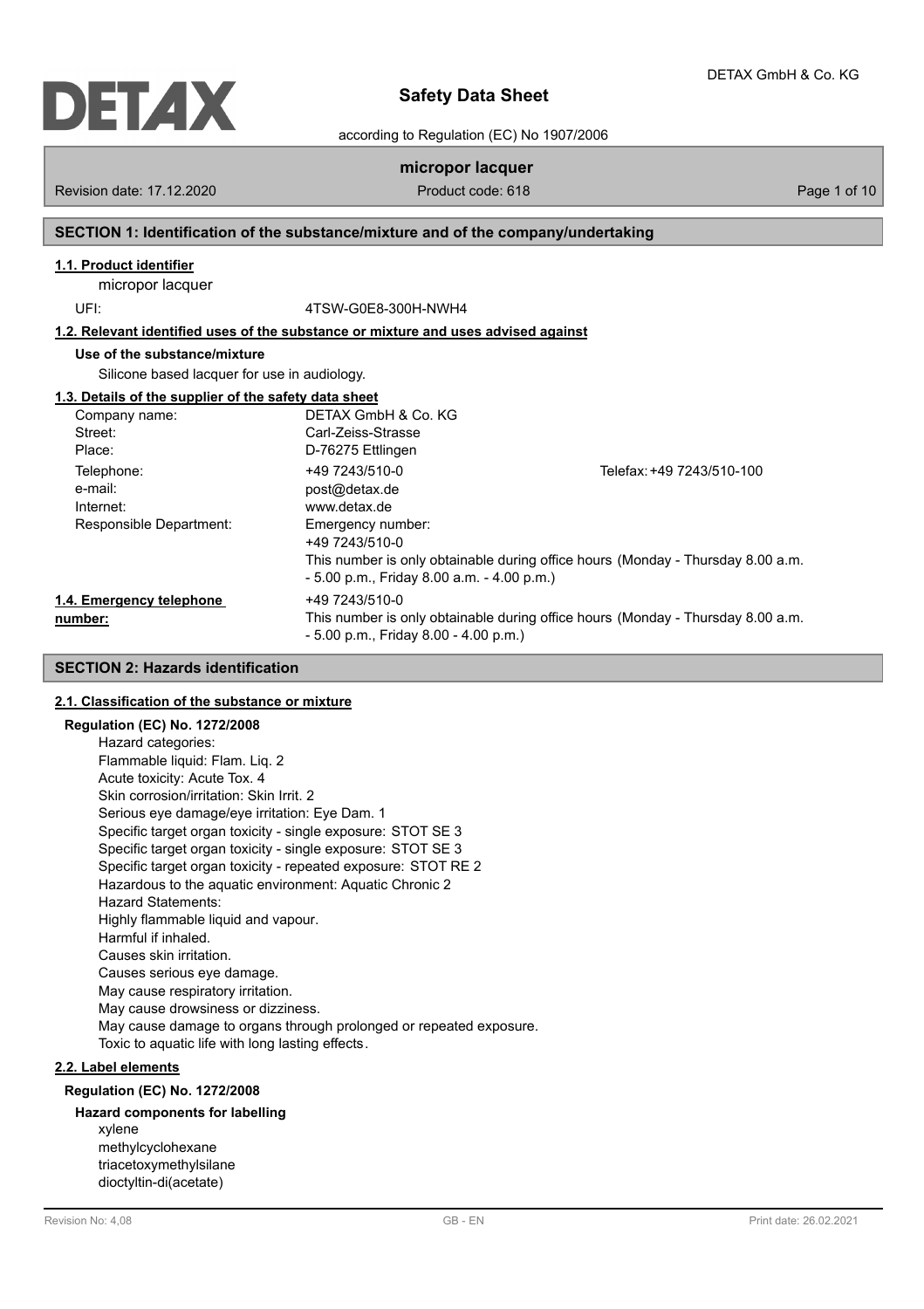according to Regulation (EC) No 1907/2006

|                                 | micropor lacquer                                                                                                                    |              |  |  |
|---------------------------------|-------------------------------------------------------------------------------------------------------------------------------------|--------------|--|--|
| Revision date: 17,12,2020       | Product code: 618                                                                                                                   | Page 2 of 10 |  |  |
| Signal word:                    | Danger                                                                                                                              |              |  |  |
| Pictograms:                     |                                                                                                                                     |              |  |  |
| <b>Hazard statements</b>        |                                                                                                                                     |              |  |  |
| H <sub>225</sub>                | Highly flammable liquid and vapour.                                                                                                 |              |  |  |
| H <sub>315</sub>                | Causes skin irritation.                                                                                                             |              |  |  |
| H318                            | Causes serious eye damage.                                                                                                          |              |  |  |
| H332                            | Harmful if inhaled.                                                                                                                 |              |  |  |
| H335                            | May cause respiratory irritation.                                                                                                   |              |  |  |
| H336                            | May cause drowsiness or dizziness.                                                                                                  |              |  |  |
| H373                            | May cause damage to organs through prolonged or repeated exposure.                                                                  |              |  |  |
| H411                            | Toxic to aquatic life with long lasting effects.                                                                                    |              |  |  |
| <b>Precautionary statements</b> |                                                                                                                                     |              |  |  |
| P210                            | Keep away from heat, hot surfaces, sparks, open flames and other ignition sources. No<br>smoking.                                   |              |  |  |
| P280                            | Wear protective gloves/protective clothing/eye protection/face protection/hearing<br>protection.                                    |              |  |  |
| P305+P351+P338                  | IF IN EYES: Rinse cautiously with water for several minutes. Remove contact lenses, if<br>present and easy to do. Continue rinsing. |              |  |  |
| P310                            | Immediately call a POISON CENTER/doctor.                                                                                            |              |  |  |
| P370+P378                       | In case of fire: Use Carbon dioxide (CO2), Foam, Extinguishing powder to extinguish.                                                |              |  |  |
| P403+P235                       | Store in a well-ventilated place. Keep cool.                                                                                        |              |  |  |
| 2.3. Other hazards              |                                                                                                                                     |              |  |  |

No information available.

# **SECTION 3: Composition/information on ingredients**

# **3.2. Mixtures**

## **Chemical characterization**

Polydimethylsiloxane with functional groups in organic solvents.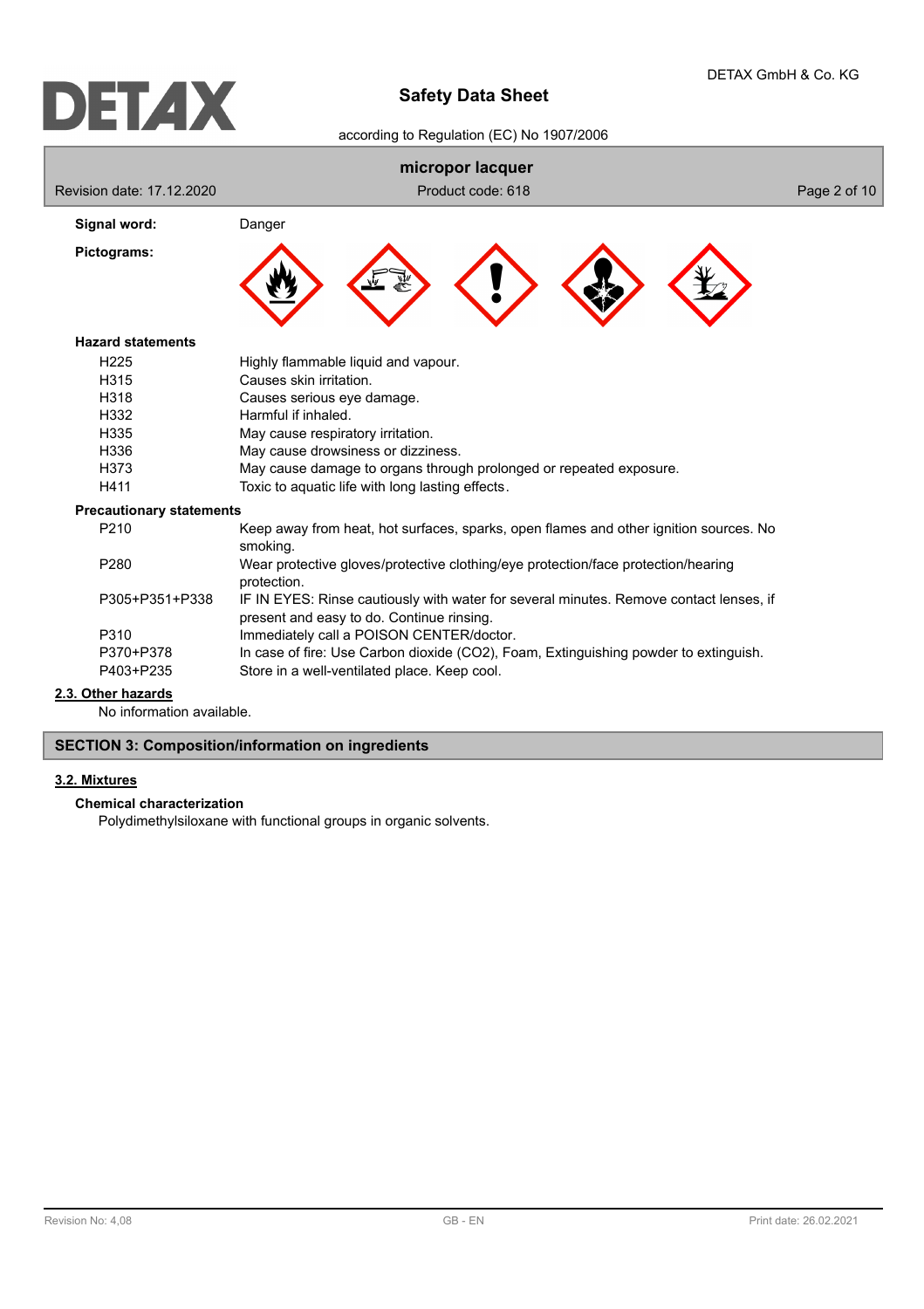

according to Regulation (EC) No 1907/2006

## **micropor lacquer**

Revision date: 17.12.2020 **Product code: 618** Page 3 of 10

#### **Hazardous components**

| <b>CAS No</b> | Chemical name                                                  |                                                                                                                                                                              |                  | Quantity     |  |
|---------------|----------------------------------------------------------------|------------------------------------------------------------------------------------------------------------------------------------------------------------------------------|------------------|--------------|--|
|               | EC No                                                          | Index No                                                                                                                                                                     | <b>REACH No</b>  |              |  |
|               | <b>GHS Classification</b>                                      |                                                                                                                                                                              |                  |              |  |
| 1330-20-7     | xylene                                                         |                                                                                                                                                                              |                  | $30 - 535$ % |  |
|               | 215-535-7                                                      | 601-022-00-9                                                                                                                                                                 | 01-2119488216-32 |              |  |
|               |                                                                | Flam. Lig. 3, Acute Tox. 4, Acute Tox. 4, Skin Irrit. 2, Eye Irrit. 2, STOT SE 3, STOT RE 2, Asp.<br>Tox. 1, Aquatic Chronic 3; H226 H332 H312 H315 H319 H335 H373 H304 H412 |                  |              |  |
| 108-87-2      | methylcyclohexane                                              |                                                                                                                                                                              | $30 - 35\%$      |              |  |
|               | 203-624-3                                                      | 601-018-00-7                                                                                                                                                                 |                  |              |  |
|               | H411                                                           | Flam. Liq. 2, Skin Irrit. 2, STOT SE 3, Asp. Tox. 1, Aquatic Chronic 2; H225 H315 H336 H304                                                                                  |                  |              |  |
| 4253-34-3     | triacetoxymethylsilane                                         |                                                                                                                                                                              |                  | $1 - 5%$     |  |
|               | 224-221-9                                                      |                                                                                                                                                                              | 01-2119962266-32 |              |  |
|               | Acute Tox. 4, Skin Corr. 1C, Eye Dam. 1; H302 H314 H318 EUH014 |                                                                                                                                                                              |                  |              |  |
| 17586-94-6    | dioctyltin-di(acetate)                                         |                                                                                                                                                                              |                  | < 1 %        |  |
|               | 241-555-0                                                      |                                                                                                                                                                              |                  |              |  |
|               |                                                                | Acute Tox. 2, Skin Corr. 1A, Eye Dam. 1, STOT SE 2; H330 H314 H318 H371                                                                                                      |                  |              |  |

Full text of H and EUH statements: see section 16.

## **SECTION 4: First aid measures**

## **4.1. Description of first aid measures**

#### **After inhalation**

Provide fresh air. When in doubt or if symptoms are observed, get medical advice.

#### **After contact with skin**

After contact with skin, wash immediately with polyethylene glycol, followed by plenty of water. Take off immediately all contaminated clothing and wash it before reuse. Medical treatment necessary.

#### **After contact with eyes**

In case of contact with eyes flush immediately with plenty of flowing water for 10 to 15 minutes holding eyelids apart and consult an ophthalmologist.

#### **After ingestion**

Rinse mouth immediately and drink plenty of water. Seek immediately medical advice. Do not induce vomiting. In case of spontaneous vomiting take care of an unhindered flow out of the vomit ( danger of suffocation).

#### **4.2. Most important symptoms and effects, both acute and delayed**

No information available.

## **4.3. Indication of any immediate medical attention and special treatment needed**

Treat symptomatically.

## **SECTION 5: Firefighting measures**

## **5.1. Extinguishing media**

#### **Suitable extinguishing media**

Carbon dioxide (CO2), Foam, Extinguishing powder.

## **Unsuitable extinguishing media**

Water.

#### **5.2. Special hazards arising from the substance or mixture**

Highly flammable. Vapours can form explosive mixtures with air.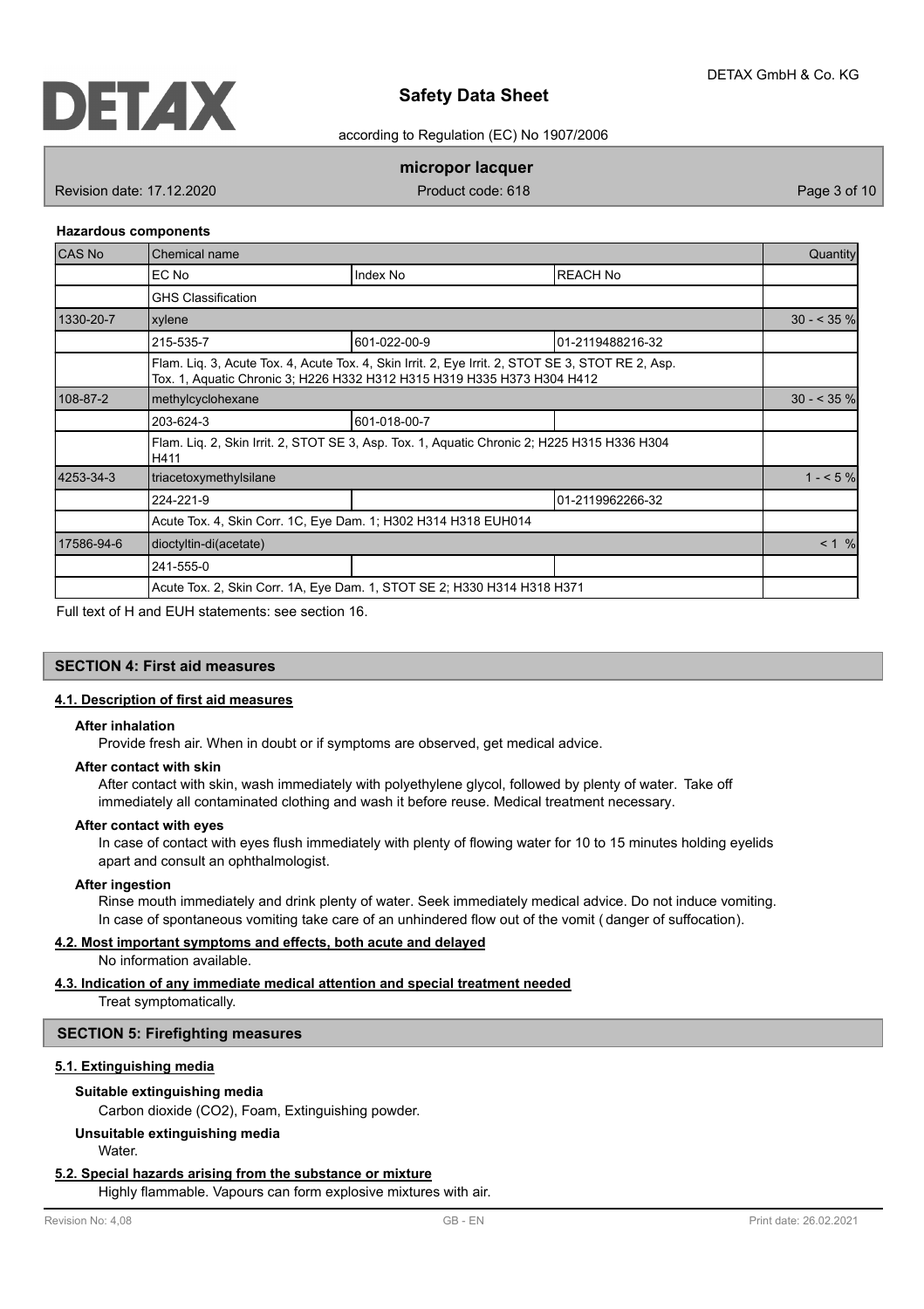

according to Regulation (EC) No 1907/2006

## **micropor lacquer**

Revision date: 17.12.2020 **Product code: 618** Page 4 of 10

### **5.3. Advice for firefighters**

Wear a self-contained breathing apparatus and chemical protective clothing. Full protection suit.

#### **Additional information**

Use water spray jet to protect personnel and to cool endangered containers. Suppress gases/vapours/mists with water spray jet. Collect contaminated fire extinguishing water separately. Do not allow entering drains or surface water.

## **SECTION 6: Accidental release measures**

#### **6.1. Personal precautions, protective equipment and emergency procedures**

Remove all sources of ignition. Provide adequate ventilation. Do not breathe gas/fumes/vapour/spray. Avoid contact with skin, eyes and clothes. Use personal protection equipment.

#### **6.2. Environmental precautions**

Do not allow uncontrolled discharge of product into the environment. Danger of explosion

### **6.3. Methods and material for containment and cleaning up**

Absorb with liquid-binding material (e.g. sand, diatomaceous earth, acid- or universal binding agents). Treat the recovered material as prescribed in the section on waste disposal.

#### **6.4. Reference to other sections**

Safe handling: see section 7 Personal protection equipment: see section 8 Disposal: see section 13

## **SECTION 7: Handling and storage**

## **7.1. Precautions for safe handling**

#### **Advice on safe handling**

If handled uncovered, arrangements with local exhaust ventilation have to be used. Do not breathe gas/fumes/vapour/spray.

#### **Advice on protection against fire and explosion**

Keep away from sources of ignition. - No smoking. Take precautionary measures against static discharges. Vapours can form explosive mixtures with air.

## **7.2. Conditions for safe storage, including any incompatibilities**

#### **Requirements for storage rooms and vessels**

Keep container tightly closed. Keep locked up. Store in a place accessible by authorized persons only. Provide adequate ventilation as well as local exhaustion at critical locations. Keep in a cool, well-ventilated place. Keep away from heat, hot surfaces, sparks, open flames and other ignition sources. No smoking.

#### **Hints on joint storage**

Do not store together with: Oxidising agent . Pyrophoric or self-heating substances.

### **7.3. Specific end use(s)**

Liquid for coating of silicone based ear impressions and earmoulds. For use by trained specialist staff.

## **SECTION 8: Exposure controls/personal protection**

## **8.1. Control parameters**

### **Exposure limits (EH40)**

| <b>CAS No</b> | Substance             | ppm          | mg/m <sup>31</sup> | fibres/mll | Category      | Origin |
|---------------|-----------------------|--------------|--------------------|------------|---------------|--------|
| 1330-20-7     | Xylene: mixed isomers | 50           | <b>220</b>         |            | TWA(8 h)      | WEL    |
|               |                       | 100 <b>l</b> | 441I               |            | STEL (15 min) | WEL    |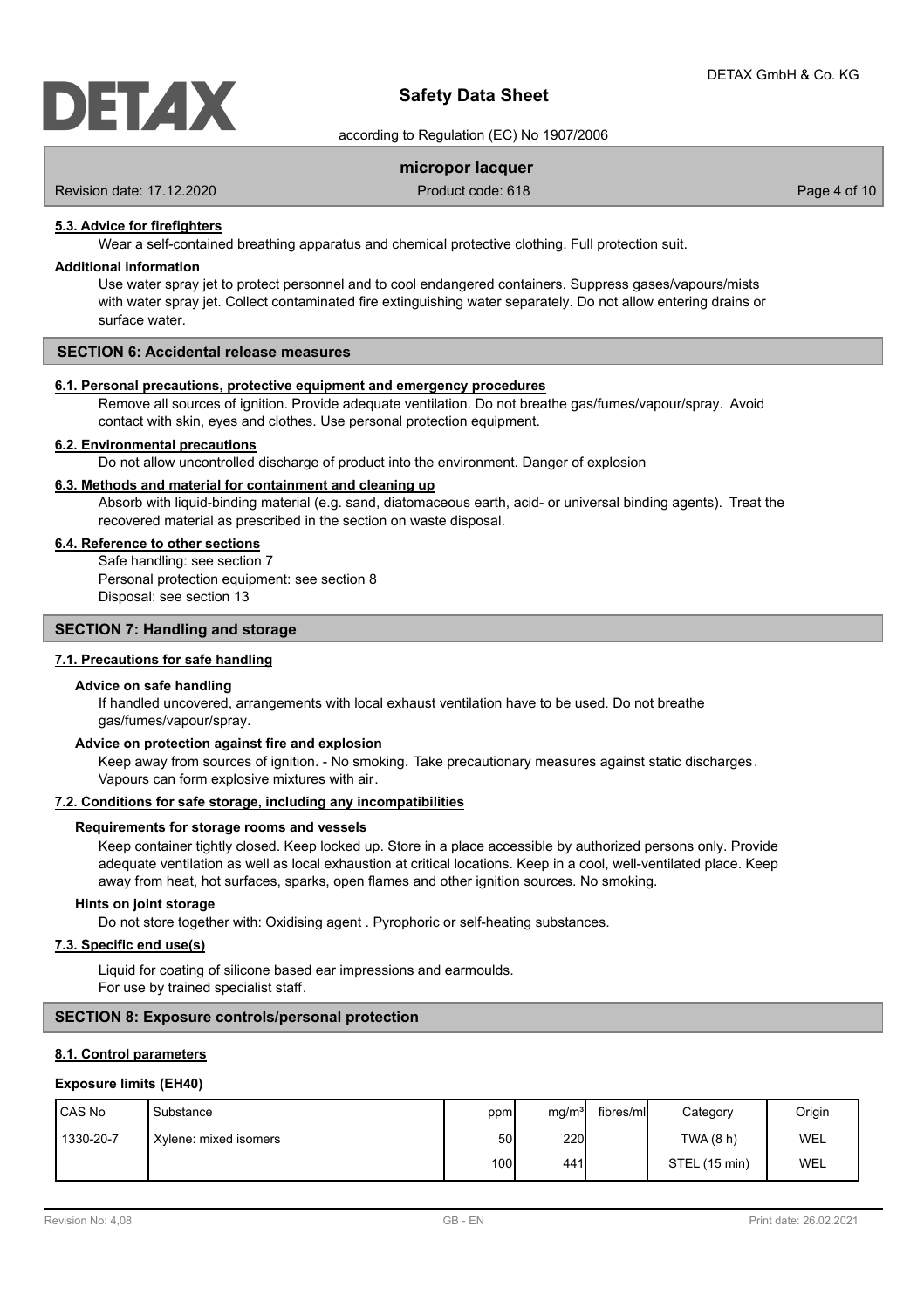

according to Regulation (EC) No 1907/2006

## **micropor lacquer**

Revision date: 17.12.2020 **Product code: 618** Page 5 of 10

#### **Biological Monitoring Guidance Values (EH40)**

| <b>CAS No</b> | Substance                           | Parameter                              | Value    | Test material | Sampling time      |
|---------------|-------------------------------------|----------------------------------------|----------|---------------|--------------------|
| 1330-20-7     | Xylene, o-, m-, p- or mixed isomers | I methyl hippuric acid<br>(creatinine) | mmol/mol | 650 lurine    | <b>IPost shift</b> |

## **8.2. Exposure controls**

## **Appropriate engineering controls**

If handled uncovered, arrangements with local exhaust ventilation have to be used. Do not breathe gas/fumes/vapour/spray.

#### **Protective and hygiene measures**

Remove contaminated, saturated clothing immediately. Draw up and observe skin protection programme. Wash hands and face before breaks and after work and take a shower if necessary . When using do not eat or drink.

## **Eye/face protection**

Suitable eye protection: goggles.

#### **Hand protection**

When handling with chemical substances, protective gloves must be worn with the CE-label including the four control digits. The quality of the protective gloves resistant to chemicals must be chosen as a function of the specific working place concentration and quantity of hazardous substances. For special purposes, it is recommended to check the resistance to chemicals of the protective gloves mentioned above together with the supplier of these gloves.

Suitable are gloves of the following material: FKM (fluoro rubber)

#### **Skin protection**

Flame-retardant protective clothing. Wear anti-static footwear and clothing .

## **Respiratory protection**

In case of inadequate ventilation wear respiratory protection.

## **SECTION 9: Physical and chemical properties**

## **9.1. Information on basic physical and chemical properties**

| Physical state:                          | liquid:              |                           |                    |
|------------------------------------------|----------------------|---------------------------|--------------------|
| Colour:                                  | transparent, reddish |                           |                    |
| Odour:                                   | Xylene/ Acetic acid  |                           |                    |
|                                          |                      |                           | <b>Test method</b> |
| pH-Value:                                |                      | not determined            |                    |
| Changes in the physical state            |                      |                           |                    |
| Melting point:                           |                      | not determined            |                    |
| Initial boiling point and boiling range: |                      |                           | >99 °C DIN 51356   |
| Flash point:                             |                      |                           | 3 °C DIN 1523      |
| Sustaining combustion:                   |                      | Not sustaining combustion |                    |
| <b>Flammability</b>                      |                      |                           |                    |
| Solid:                                   |                      | not applicable            |                    |
| Gas:                                     |                      | not applicable            |                    |
| Lower explosion limits:                  |                      | 1,1 vol. $%$              |                    |
| Upper explosion limits:                  |                      | 6,7 vol. %                |                    |
| <b>Auto-ignition temperature</b>         |                      |                           |                    |
| Solid:                                   |                      | not applicable            |                    |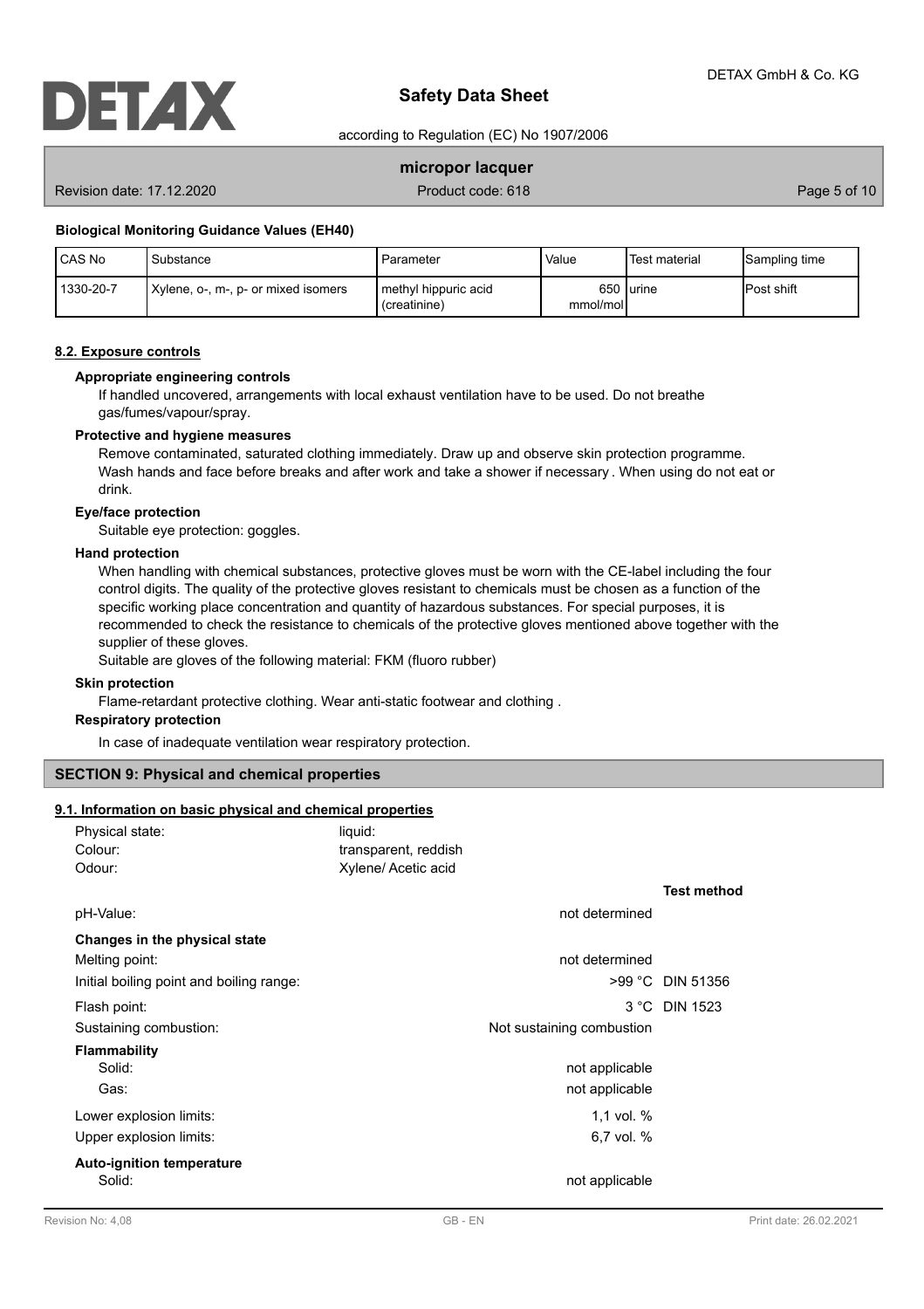

#### according to Regulation (EC) No 1907/2006

|                                                | micropor lacquer     |                                  |
|------------------------------------------------|----------------------|----------------------------------|
| Revision date: 17,12,2020                      | Product code: 618    | Page 6 of 10                     |
| Gas:                                           | not applicable       |                                  |
| Decomposition temperature:                     | not determined       |                                  |
| <b>Oxidizing properties</b><br>Not oxidizing.  |                      |                                  |
| Vapour pressure:<br>(at 20 $^{\circ}$ C)       | 48 hPa               |                                  |
| Density (at 20 °C):                            |                      | 0,90 g/cm <sup>3</sup> DIN 51757 |
| Water solubility:                              | insoluble            |                                  |
| Solubility in other solvents<br>not determined |                      |                                  |
| Partition coefficient:                         | not determined       |                                  |
| Viscosity / dynamic:<br>(at 23 $^{\circ}$ C)   | 100 mPa $\cdot$ s CP |                                  |
| Vapour density:                                | not determined       |                                  |
| Evaporation rate:                              | not determined       |                                  |
| 9.2. Other information                         |                      |                                  |
| Solid content:                                 | not determined       |                                  |

## **SECTION 10: Stability and reactivity**

#### **10.1. Reactivity**

Highly flammable.

# **10.2. Chemical stability**

The product is stable under storage at normal ambient temperatures.

## **10.3. Possibility of hazardous reactions**

Reacts with : strong oxidising agents. The product may attack same plastic materials.

## **10.4. Conditions to avoid**

Keep away from sources of heat (e.g. hot surfaces), sparks and open flames. Vapours can form explosive mixtures with air.

# **10.5. Incompatible materials**

No information available.

#### **10.6. Hazardous decomposition products**

The following applies for the silicone content of the product: At temperature of appr. 150°C/ 302 °F a small amount of formaldehyde can be released by oxidative degradation.

## **SECTION 11: Toxicological information**

## **11.1. Information on toxicological effects**

# **Acute toxicity**

Harmful if inhaled.

# **ATEmix calculated**

ATE (inhalation aerosol) 4,020 mg/l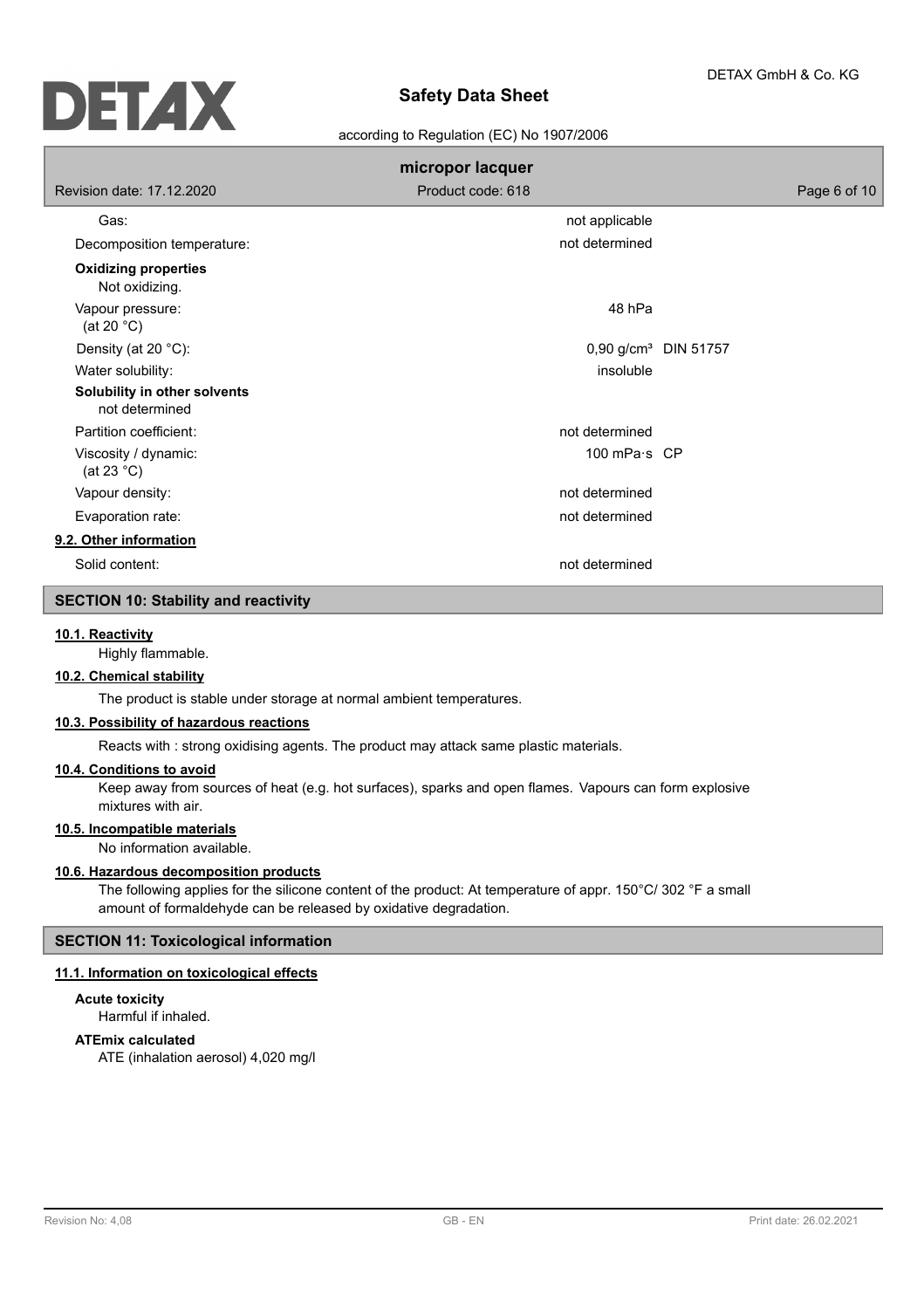

## according to Regulation (EC) No 1907/2006

# **micropor lacquer**

Revision date: 17.12.2020 **Product code: 618** Page 7 of 10

| CAS No     | Chemical name           |                     |            |         |                 |        |
|------------|-------------------------|---------------------|------------|---------|-----------------|--------|
|            | Exposure route          | Dose                |            | Species | Source          | Method |
| 1330-20-7  | xylene                  |                     |            |         |                 |        |
|            | oral                    | LD50<br>mg/kg       | 3500       | Rat     | <b>GESTIS</b>   |        |
|            | dermal                  | LD50<br>mg/kg       | >1700      | Rabbit  | <b>GESTIS</b>   |        |
|            | inhalation (4 h) vapour | <b>LC50</b><br>mg/l | 29,08      | Rat     | <b>GESTIS</b>   |        |
|            | inhalation aerosol      | <b>ATE</b>          | $1,5$ mg/l |         |                 |        |
| 108-87-2   | methylcyclohexane       |                     |            |         |                 |        |
|            | oral                    | LD50<br>mg/kg       | > 3200     | Rat     | <b>GESTIS</b>   |        |
|            | dermal                  | LD50<br>mg/kg       | 86000      | Rabbit  |                 |        |
| 4253-34-3  | triacetoxymethylsilane  |                     |            |         |                 |        |
|            | oral                    | LD50<br>mg/kg       | 1600       | Rat     | <b>OECD 401</b> |        |
| 17586-94-6 | dioctyltin-di(acetate)  |                     |            |         |                 |        |
|            | oral                    | LD50<br>mg/kg       | >2000      | Rat     |                 |        |
|            | inhalation vapour       | ATE                 | $0,5$ mg/l |         |                 |        |
|            | inhalation aerosol      | <b>ATE</b>          | 0,05 mg/l  |         |                 |        |

## **Irritation and corrosivity**

Causes skin irritation.

Causes serious eye damage.

#### **Sensitising effects**

Based on available data, the classification criteria are not met.

### **Carcinogenic/mutagenic/toxic effects for reproduction**

Based on available data, the classification criteria are not met.

#### **STOT-single exposure**

May cause respiratory irritation. (xylene)

May cause drowsiness or dizziness. (methylcyclohexane)

## **STOT-repeated exposure**

May cause damage to organs through prolonged or repeated exposure. (xylene)

## **Aspiration hazard**

Based on available data, the classification criteria are not met.

# **Additional information on tests**

This mixture is classified as hazardous according to regulation (EC) No. 1272/2008 [CLP].

# **SECTION 12: Ecological information**

#### **12.1. Toxicity**

Toxic to aquatic organisms, may cause long-term adverse effects in the aquatic environment.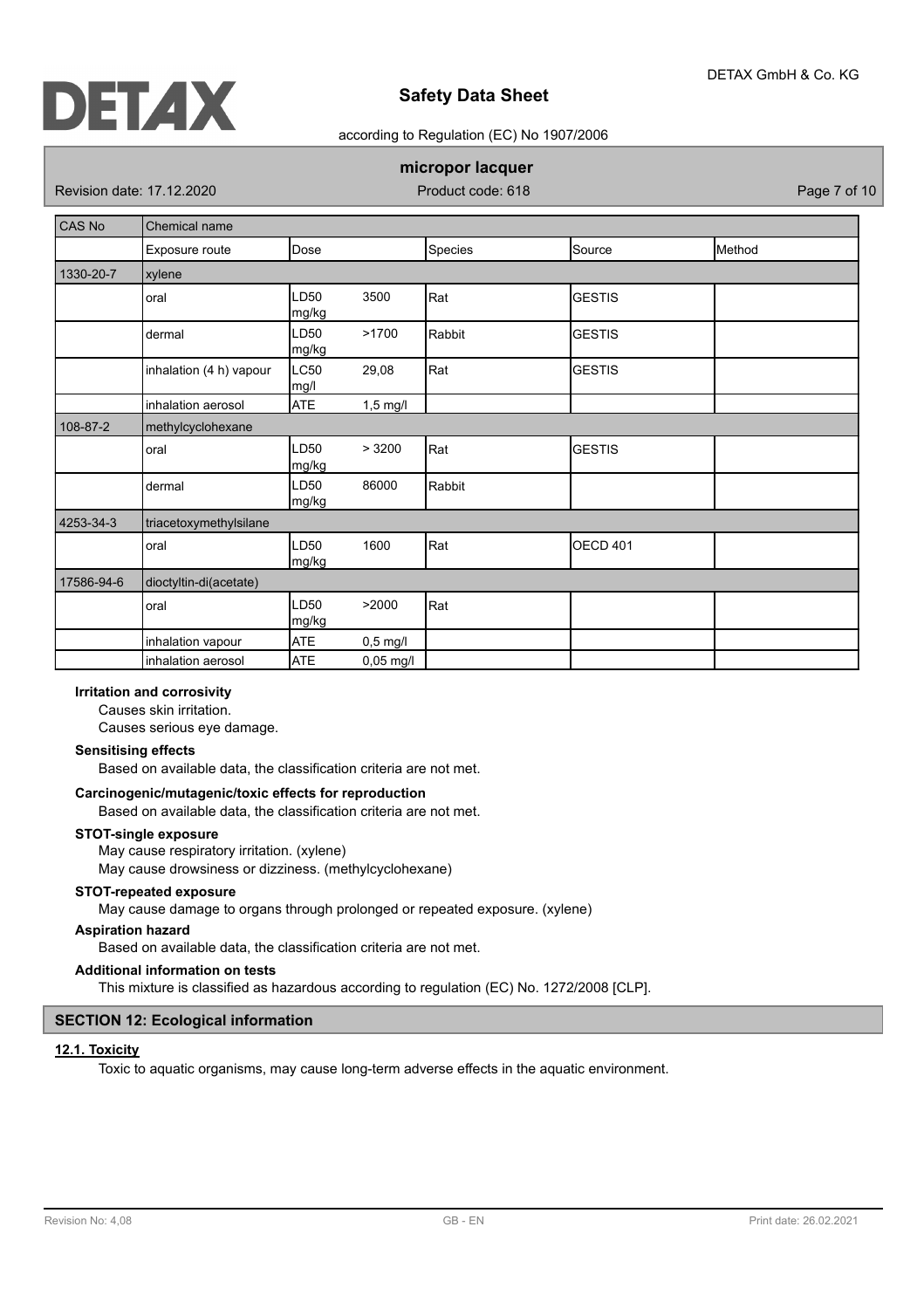

### according to Regulation (EC) No 1907/2006

# **micropor lacquer**

Revision date: 17.12.2020 **Product code: 618** Page 8 of 10

| CAS No    | Chemical name            |                                        |       |                                            |                |                 |
|-----------|--------------------------|----------------------------------------|-------|--------------------------------------------|----------------|-----------------|
|           | Aquatic toxicity         | Dose                                   |       | $[h]   [d]$ Species                        | <b>S</b> ource | <b>I</b> Method |
| 1330-20-7 | xylene                   |                                        |       |                                            |                |                 |
|           | Acute fish toxicity      | <b>LC50</b><br>$2.661 -$<br>4,093 mg/l |       | 96 hOncorhynchus mykiss<br>(Rainbow trout) |                |                 |
|           | Acute crustacea toxicity | EC <sub>50</sub><br>3,82<br>mg/l       | 48 hl |                                            |                |                 |
| 108-87-2  | methylcyclohexane        |                                        |       |                                            |                |                 |
|           | Acute fish toxicity      | <b>LC50</b><br>58,5<br>mg/l            | 96 h  |                                            | <b>GESTIS</b>  |                 |
|           | Acute crustacea toxicity | EC <sub>50</sub><br>1,47<br>mg/l       |       | 48 h Daphnia magna                         | <b>ECOTOX</b>  |                 |

## **12.2. Persistence and degradability**

The product has not been tested.

# **12.3. Bioaccumulative potential**

The product has not been tested.

# **Partition coefficient n-octanol/water**

| CAS No            | <b>I</b> Chemical name | Log Pow |
|-------------------|------------------------|---------|
| $ 1330 - 20 - 7 $ | <i>Ixviene</i>         | 3,15    |
| $108 - 87 - 2$    | Imethylcyclohexane     | 3,88    |

## **BCF**

| CAS No   | Chemical.<br>name | <b>BCF</b>                          | <b>I</b> Species | Source |
|----------|-------------------|-------------------------------------|------------------|--------|
| 1330-20- | 'xylene           | $\overline{a}$<br>በ ഒ<br>-15<br>∪.∪ |                  |        |

## **12.4. Mobility in soil**

The product has not been tested.

# **12.5. Results of PBT and vPvB assessment**

Not identivied as PBT/ vPvB substances

# **12.6. Other adverse effects**

No information available.

### **Further information**

Do not allow to enter into surface water or drains. Do not allow to enter into soil/subsoil.

#### **SECTION 13: Disposal considerations**

# **13.1. Waste treatment methods**

### **Disposal recommendations**

Do not allow to enter into surface water or drains. Do not allow to enter into soil/subsoil. Dispose of waste according to applicable legislation.

#### **Contaminated packaging**

This material and its container must be disposed of as hazardous waste. Handle contaminated packages in the same way as the substance itself.

| <b>SECTION 14: Transport information</b> |  |
|------------------------------------------|--|
| <b>Land transport (ADR/RID)</b>          |  |

| ana aanoport (Abitrib)            |                |
|-----------------------------------|----------------|
| <b>14.1. UN number:</b>           | UN 1866        |
| 14.2. UN proper shipping name:    | Resin solution |
| 14.3. Transport hazard class(es): | 3              |
|                                   |                |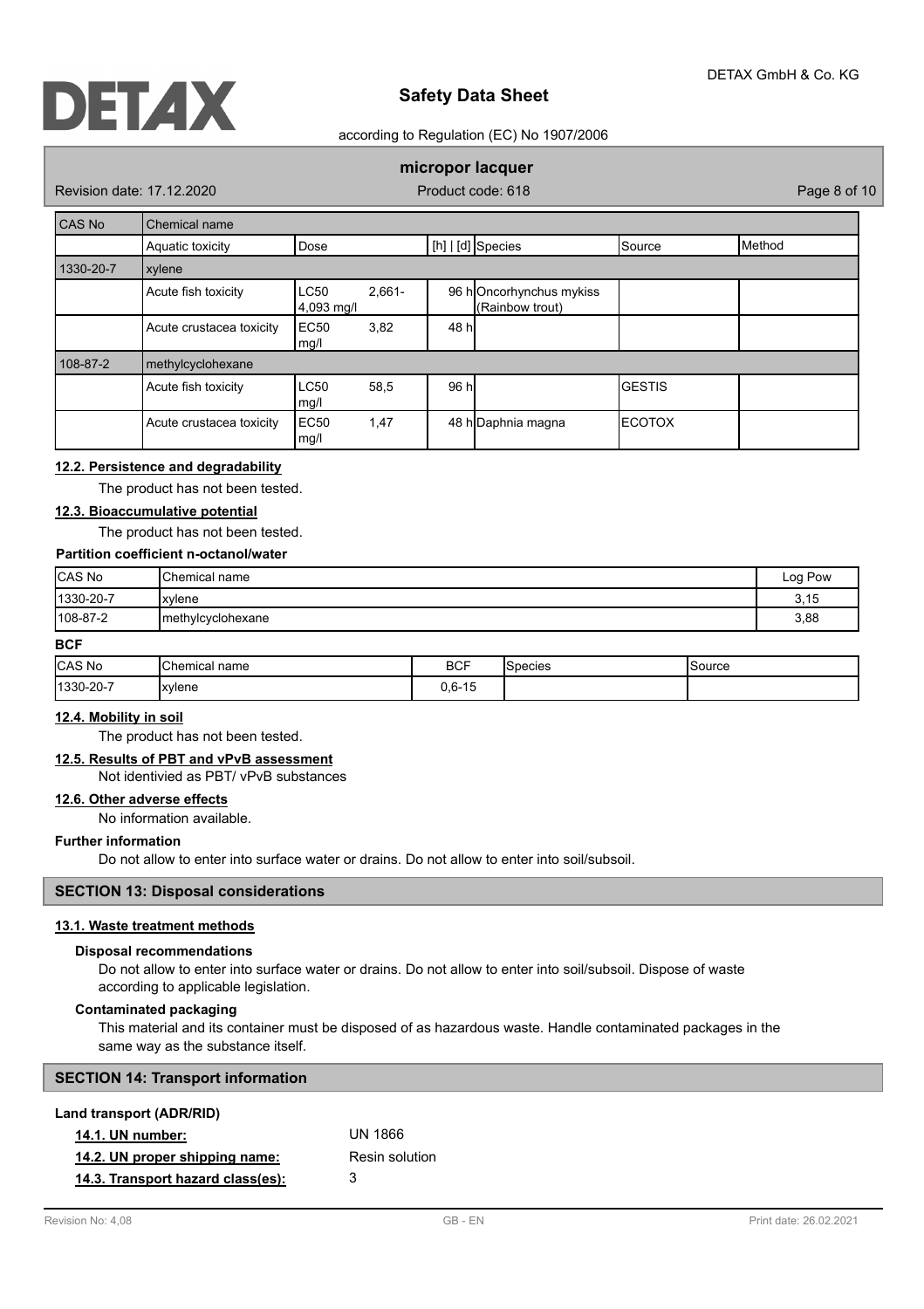۰

# according to Regulation (EC) No 1907/2006

| Product code: 618<br>Revision date: 17.12.2020<br>Page 9 of 10<br>Ш<br>14.4. Packing group:<br>Hazard label:<br>3<br>Classification code:<br>F1<br>Limited quantity:<br>5 L/ 30 kg<br>Hazard No:<br>33<br>Tunnel restriction code:<br>D/E<br><b>Marine transport (IMDG)</b><br><b>UN 1866</b><br>14.1. UN number:<br>Resin solution<br>14.2. UN proper shipping name:<br>3<br>14.3. Transport hazard class(es):<br>Ш<br>14.4. Packing group:<br>Hazard label:<br>3<br>Marine pollutant:<br>yes<br>Special Provisions:<br>Limited quantity:<br>5 L/ 30 kg<br>EmS:<br>$F-E$ , S-E<br>Other applicable information (marine transport)<br>Flash point: 3°C c.c.<br>Air transport (ICAO-TI/IATA-DGR)<br><b>UN 1866</b><br>14.1. UN number:<br>14.2. UN proper shipping name:<br>Resin solution<br>14.3. Transport hazard class(es):<br>3<br>Ш<br>14.4. Packing group:<br>Hazard label:<br>3<br>1 L/ 30 kg<br>Limited quantity Passenger:<br>Passenger LQ:<br>Y341<br>IATA-packing instructions - Passenger:<br>353<br>IATA-max. quantity - Passenger:<br>5 L<br>IATA-packing instructions - Cargo:<br>364<br>IATA-max. quantity - Cargo:<br>60 L<br>Other applicable information (air transport)<br>Contains: methylcyclohexane, triacetoxymethylsilane<br>14.5. Environmental hazards<br>ENVIRONMENTALLY HAZARDOUS:<br>yes<br>14.6. Special precautions for user<br>Warning: Combustible liquid. strongly corrosive.<br>14.7. Transport in bulk according to Annex II of Marpol and the IBC Code<br>not applicable<br><b>SECTION 15: Regulatory information</b><br>15.1. Safety, health and environmental regulations/legislation specific for the substance or mixture<br>National regulatory information<br>Employment restrictions:<br>Observe restrictions to employment for juveniles according to the 'juvenile<br>work protection guideline' (94/33/EC).<br>2 - obviously hazardous to water<br>Water hazard class (D): | micropor lacquer                 |  |  |
|----------------------------------------------------------------------------------------------------------------------------------------------------------------------------------------------------------------------------------------------------------------------------------------------------------------------------------------------------------------------------------------------------------------------------------------------------------------------------------------------------------------------------------------------------------------------------------------------------------------------------------------------------------------------------------------------------------------------------------------------------------------------------------------------------------------------------------------------------------------------------------------------------------------------------------------------------------------------------------------------------------------------------------------------------------------------------------------------------------------------------------------------------------------------------------------------------------------------------------------------------------------------------------------------------------------------------------------------------------------------------------------------------------------------------------------------------------------------------------------------------------------------------------------------------------------------------------------------------------------------------------------------------------------------------------------------------------------------------------------------------------------------------------------------------------------------------------------------------------------------------------------------------------------------------|----------------------------------|--|--|
|                                                                                                                                                                                                                                                                                                                                                                                                                                                                                                                                                                                                                                                                                                                                                                                                                                                                                                                                                                                                                                                                                                                                                                                                                                                                                                                                                                                                                                                                                                                                                                                                                                                                                                                                                                                                                                                                                                                            |                                  |  |  |
|                                                                                                                                                                                                                                                                                                                                                                                                                                                                                                                                                                                                                                                                                                                                                                                                                                                                                                                                                                                                                                                                                                                                                                                                                                                                                                                                                                                                                                                                                                                                                                                                                                                                                                                                                                                                                                                                                                                            |                                  |  |  |
|                                                                                                                                                                                                                                                                                                                                                                                                                                                                                                                                                                                                                                                                                                                                                                                                                                                                                                                                                                                                                                                                                                                                                                                                                                                                                                                                                                                                                                                                                                                                                                                                                                                                                                                                                                                                                                                                                                                            |                                  |  |  |
|                                                                                                                                                                                                                                                                                                                                                                                                                                                                                                                                                                                                                                                                                                                                                                                                                                                                                                                                                                                                                                                                                                                                                                                                                                                                                                                                                                                                                                                                                                                                                                                                                                                                                                                                                                                                                                                                                                                            |                                  |  |  |
|                                                                                                                                                                                                                                                                                                                                                                                                                                                                                                                                                                                                                                                                                                                                                                                                                                                                                                                                                                                                                                                                                                                                                                                                                                                                                                                                                                                                                                                                                                                                                                                                                                                                                                                                                                                                                                                                                                                            |                                  |  |  |
|                                                                                                                                                                                                                                                                                                                                                                                                                                                                                                                                                                                                                                                                                                                                                                                                                                                                                                                                                                                                                                                                                                                                                                                                                                                                                                                                                                                                                                                                                                                                                                                                                                                                                                                                                                                                                                                                                                                            |                                  |  |  |
|                                                                                                                                                                                                                                                                                                                                                                                                                                                                                                                                                                                                                                                                                                                                                                                                                                                                                                                                                                                                                                                                                                                                                                                                                                                                                                                                                                                                                                                                                                                                                                                                                                                                                                                                                                                                                                                                                                                            |                                  |  |  |
|                                                                                                                                                                                                                                                                                                                                                                                                                                                                                                                                                                                                                                                                                                                                                                                                                                                                                                                                                                                                                                                                                                                                                                                                                                                                                                                                                                                                                                                                                                                                                                                                                                                                                                                                                                                                                                                                                                                            |                                  |  |  |
|                                                                                                                                                                                                                                                                                                                                                                                                                                                                                                                                                                                                                                                                                                                                                                                                                                                                                                                                                                                                                                                                                                                                                                                                                                                                                                                                                                                                                                                                                                                                                                                                                                                                                                                                                                                                                                                                                                                            |                                  |  |  |
|                                                                                                                                                                                                                                                                                                                                                                                                                                                                                                                                                                                                                                                                                                                                                                                                                                                                                                                                                                                                                                                                                                                                                                                                                                                                                                                                                                                                                                                                                                                                                                                                                                                                                                                                                                                                                                                                                                                            |                                  |  |  |
|                                                                                                                                                                                                                                                                                                                                                                                                                                                                                                                                                                                                                                                                                                                                                                                                                                                                                                                                                                                                                                                                                                                                                                                                                                                                                                                                                                                                                                                                                                                                                                                                                                                                                                                                                                                                                                                                                                                            |                                  |  |  |
|                                                                                                                                                                                                                                                                                                                                                                                                                                                                                                                                                                                                                                                                                                                                                                                                                                                                                                                                                                                                                                                                                                                                                                                                                                                                                                                                                                                                                                                                                                                                                                                                                                                                                                                                                                                                                                                                                                                            |                                  |  |  |
|                                                                                                                                                                                                                                                                                                                                                                                                                                                                                                                                                                                                                                                                                                                                                                                                                                                                                                                                                                                                                                                                                                                                                                                                                                                                                                                                                                                                                                                                                                                                                                                                                                                                                                                                                                                                                                                                                                                            |                                  |  |  |
|                                                                                                                                                                                                                                                                                                                                                                                                                                                                                                                                                                                                                                                                                                                                                                                                                                                                                                                                                                                                                                                                                                                                                                                                                                                                                                                                                                                                                                                                                                                                                                                                                                                                                                                                                                                                                                                                                                                            |                                  |  |  |
|                                                                                                                                                                                                                                                                                                                                                                                                                                                                                                                                                                                                                                                                                                                                                                                                                                                                                                                                                                                                                                                                                                                                                                                                                                                                                                                                                                                                                                                                                                                                                                                                                                                                                                                                                                                                                                                                                                                            |                                  |  |  |
|                                                                                                                                                                                                                                                                                                                                                                                                                                                                                                                                                                                                                                                                                                                                                                                                                                                                                                                                                                                                                                                                                                                                                                                                                                                                                                                                                                                                                                                                                                                                                                                                                                                                                                                                                                                                                                                                                                                            |                                  |  |  |
|                                                                                                                                                                                                                                                                                                                                                                                                                                                                                                                                                                                                                                                                                                                                                                                                                                                                                                                                                                                                                                                                                                                                                                                                                                                                                                                                                                                                                                                                                                                                                                                                                                                                                                                                                                                                                                                                                                                            |                                  |  |  |
|                                                                                                                                                                                                                                                                                                                                                                                                                                                                                                                                                                                                                                                                                                                                                                                                                                                                                                                                                                                                                                                                                                                                                                                                                                                                                                                                                                                                                                                                                                                                                                                                                                                                                                                                                                                                                                                                                                                            |                                  |  |  |
|                                                                                                                                                                                                                                                                                                                                                                                                                                                                                                                                                                                                                                                                                                                                                                                                                                                                                                                                                                                                                                                                                                                                                                                                                                                                                                                                                                                                                                                                                                                                                                                                                                                                                                                                                                                                                                                                                                                            |                                  |  |  |
|                                                                                                                                                                                                                                                                                                                                                                                                                                                                                                                                                                                                                                                                                                                                                                                                                                                                                                                                                                                                                                                                                                                                                                                                                                                                                                                                                                                                                                                                                                                                                                                                                                                                                                                                                                                                                                                                                                                            |                                  |  |  |
|                                                                                                                                                                                                                                                                                                                                                                                                                                                                                                                                                                                                                                                                                                                                                                                                                                                                                                                                                                                                                                                                                                                                                                                                                                                                                                                                                                                                                                                                                                                                                                                                                                                                                                                                                                                                                                                                                                                            |                                  |  |  |
|                                                                                                                                                                                                                                                                                                                                                                                                                                                                                                                                                                                                                                                                                                                                                                                                                                                                                                                                                                                                                                                                                                                                                                                                                                                                                                                                                                                                                                                                                                                                                                                                                                                                                                                                                                                                                                                                                                                            |                                  |  |  |
|                                                                                                                                                                                                                                                                                                                                                                                                                                                                                                                                                                                                                                                                                                                                                                                                                                                                                                                                                                                                                                                                                                                                                                                                                                                                                                                                                                                                                                                                                                                                                                                                                                                                                                                                                                                                                                                                                                                            |                                  |  |  |
|                                                                                                                                                                                                                                                                                                                                                                                                                                                                                                                                                                                                                                                                                                                                                                                                                                                                                                                                                                                                                                                                                                                                                                                                                                                                                                                                                                                                                                                                                                                                                                                                                                                                                                                                                                                                                                                                                                                            |                                  |  |  |
|                                                                                                                                                                                                                                                                                                                                                                                                                                                                                                                                                                                                                                                                                                                                                                                                                                                                                                                                                                                                                                                                                                                                                                                                                                                                                                                                                                                                                                                                                                                                                                                                                                                                                                                                                                                                                                                                                                                            |                                  |  |  |
|                                                                                                                                                                                                                                                                                                                                                                                                                                                                                                                                                                                                                                                                                                                                                                                                                                                                                                                                                                                                                                                                                                                                                                                                                                                                                                                                                                                                                                                                                                                                                                                                                                                                                                                                                                                                                                                                                                                            |                                  |  |  |
|                                                                                                                                                                                                                                                                                                                                                                                                                                                                                                                                                                                                                                                                                                                                                                                                                                                                                                                                                                                                                                                                                                                                                                                                                                                                                                                                                                                                                                                                                                                                                                                                                                                                                                                                                                                                                                                                                                                            |                                  |  |  |
|                                                                                                                                                                                                                                                                                                                                                                                                                                                                                                                                                                                                                                                                                                                                                                                                                                                                                                                                                                                                                                                                                                                                                                                                                                                                                                                                                                                                                                                                                                                                                                                                                                                                                                                                                                                                                                                                                                                            |                                  |  |  |
|                                                                                                                                                                                                                                                                                                                                                                                                                                                                                                                                                                                                                                                                                                                                                                                                                                                                                                                                                                                                                                                                                                                                                                                                                                                                                                                                                                                                                                                                                                                                                                                                                                                                                                                                                                                                                                                                                                                            |                                  |  |  |
|                                                                                                                                                                                                                                                                                                                                                                                                                                                                                                                                                                                                                                                                                                                                                                                                                                                                                                                                                                                                                                                                                                                                                                                                                                                                                                                                                                                                                                                                                                                                                                                                                                                                                                                                                                                                                                                                                                                            |                                  |  |  |
|                                                                                                                                                                                                                                                                                                                                                                                                                                                                                                                                                                                                                                                                                                                                                                                                                                                                                                                                                                                                                                                                                                                                                                                                                                                                                                                                                                                                                                                                                                                                                                                                                                                                                                                                                                                                                                                                                                                            |                                  |  |  |
|                                                                                                                                                                                                                                                                                                                                                                                                                                                                                                                                                                                                                                                                                                                                                                                                                                                                                                                                                                                                                                                                                                                                                                                                                                                                                                                                                                                                                                                                                                                                                                                                                                                                                                                                                                                                                                                                                                                            |                                  |  |  |
|                                                                                                                                                                                                                                                                                                                                                                                                                                                                                                                                                                                                                                                                                                                                                                                                                                                                                                                                                                                                                                                                                                                                                                                                                                                                                                                                                                                                                                                                                                                                                                                                                                                                                                                                                                                                                                                                                                                            |                                  |  |  |
|                                                                                                                                                                                                                                                                                                                                                                                                                                                                                                                                                                                                                                                                                                                                                                                                                                                                                                                                                                                                                                                                                                                                                                                                                                                                                                                                                                                                                                                                                                                                                                                                                                                                                                                                                                                                                                                                                                                            |                                  |  |  |
|                                                                                                                                                                                                                                                                                                                                                                                                                                                                                                                                                                                                                                                                                                                                                                                                                                                                                                                                                                                                                                                                                                                                                                                                                                                                                                                                                                                                                                                                                                                                                                                                                                                                                                                                                                                                                                                                                                                            |                                  |  |  |
|                                                                                                                                                                                                                                                                                                                                                                                                                                                                                                                                                                                                                                                                                                                                                                                                                                                                                                                                                                                                                                                                                                                                                                                                                                                                                                                                                                                                                                                                                                                                                                                                                                                                                                                                                                                                                                                                                                                            |                                  |  |  |
|                                                                                                                                                                                                                                                                                                                                                                                                                                                                                                                                                                                                                                                                                                                                                                                                                                                                                                                                                                                                                                                                                                                                                                                                                                                                                                                                                                                                                                                                                                                                                                                                                                                                                                                                                                                                                                                                                                                            |                                  |  |  |
|                                                                                                                                                                                                                                                                                                                                                                                                                                                                                                                                                                                                                                                                                                                                                                                                                                                                                                                                                                                                                                                                                                                                                                                                                                                                                                                                                                                                                                                                                                                                                                                                                                                                                                                                                                                                                                                                                                                            |                                  |  |  |
|                                                                                                                                                                                                                                                                                                                                                                                                                                                                                                                                                                                                                                                                                                                                                                                                                                                                                                                                                                                                                                                                                                                                                                                                                                                                                                                                                                                                                                                                                                                                                                                                                                                                                                                                                                                                                                                                                                                            |                                  |  |  |
|                                                                                                                                                                                                                                                                                                                                                                                                                                                                                                                                                                                                                                                                                                                                                                                                                                                                                                                                                                                                                                                                                                                                                                                                                                                                                                                                                                                                                                                                                                                                                                                                                                                                                                                                                                                                                                                                                                                            | 15.2. Chemical safety assessment |  |  |

Chemical safety assessments for substances in this mixture were not carried out.

ľ